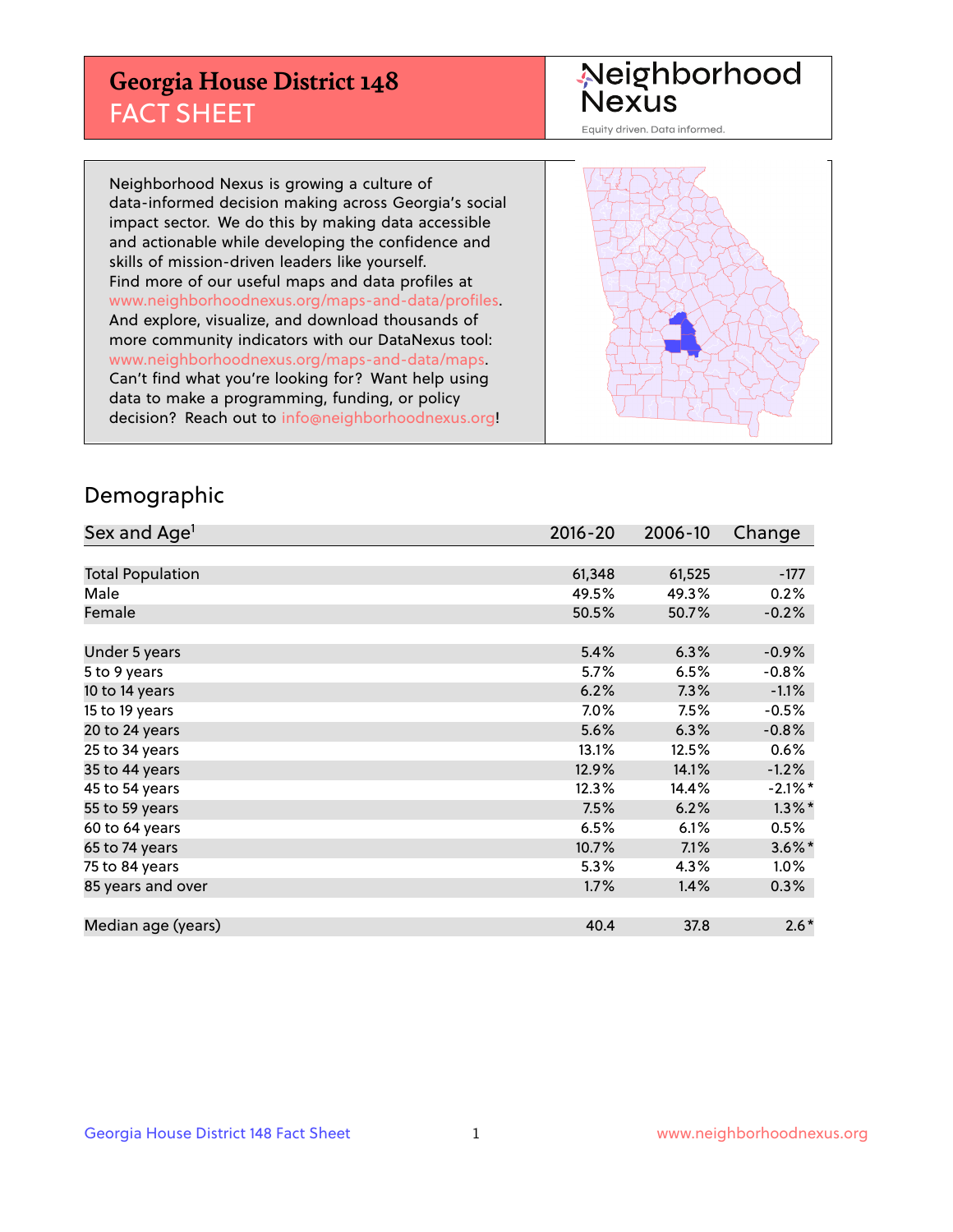## Demographic, continued...

| Race <sup>2</sup>                                            | $2016 - 20$ | 2006-10 | Change     |
|--------------------------------------------------------------|-------------|---------|------------|
| <b>Total population</b>                                      | 61,348      | 61,525  | $-177$     |
| One race                                                     | 98.6%       | 99.4%   | $-0.8\%$ * |
| White                                                        | 59.2%       | 61.3%   | $-2.1%$    |
| <b>Black or African American</b>                             | 37.2%       | 36.2%   | 1.0%       |
| American Indian and Alaska Native                            | 0.4%        | 0.1%    | 0.4%       |
| Asian                                                        | 0.7%        | 0.8%    | $-0.0%$    |
| Native Hawaiian and Other Pacific Islander                   | 0.5%        | 0.1%    | 0.4%       |
| Some other race                                              | 0.5%        | 0.9%    | $-0.4%$    |
| Two or more races                                            | 1.4%        | 0.6%    | 0.8%       |
|                                                              |             |         |            |
| Race alone or in combination with other race(s) <sup>3</sup> | $2016 - 20$ | 2006-10 | Change     |
|                                                              |             |         |            |
| <b>Total population</b>                                      | 61,348      | 61,525  | $-177$     |
| White                                                        | 60.6%       | 61.8%   | $-1.2%$    |
| <b>Black or African American</b>                             | 37.6%       | 36.4%   | 1.2%       |
| American Indian and Alaska Native                            | 0.7%        | 0.3%    | 0.4%       |
| Asian                                                        | 0.9%        | 0.9%    | 0.0%       |
| Native Hawaiian and Other Pacific Islander                   | 0.6%        | 0.2%    | 0.4%       |
| Some other race                                              | 1.2%        | 1.2%    | 0.0%       |
| Hispanic or Latino and Race <sup>4</sup>                     | 2016-20     | 2006-10 | Change     |
| <b>Total population</b>                                      | 61,348      | 61,525  | $-177$     |
|                                                              | 4.4%        | 2.6%    | $1.8\%$ *  |
| Hispanic or Latino (of any race)                             | 95.6%       |         |            |
| Not Hispanic or Latino                                       |             | 97.4%   | $-1.8\%$ * |
| White alone                                                  | 56.3%       | 60.0%   | $-3.8\%$ * |
| <b>Black or African American alone</b>                       | 37.1%       | 36.1%   | 0.9%       |
| American Indian and Alaska Native alone                      | 0.2%        | 0.1%    | 0.1%       |
| Asian alone                                                  | 0.7%        | 0.8%    | $-0.0%$    |
| Native Hawaiian and Other Pacific Islander alone             | 0.5%        | 0.0%    | 0.5%       |
| Some other race alone                                        | 0.1%        | 0.0%    | 0.1%       |
| Two or more races                                            | 0.8%        | 0.4%    | 0.4%       |
| U.S. Citizenship Status <sup>5</sup>                         | 2016-20     | 2006-10 | Change     |
|                                                              |             |         |            |
| Foreign-born population                                      | 1,943       | 966     | 978*       |
| Naturalized U.S. citizen                                     | 31.0%       | 41.7%   | $-10.6%$   |
| Not a U.S. citizen                                           | 69.0%       | 58.3%   | 10.6%      |
| Citizen, Voting Age Population <sup>6</sup>                  | $2016 - 20$ | 2006-10 | Change     |
|                                                              |             |         |            |
| Citizen, 18 and over population                              | 47,217      | 45,770  | 1,447      |
| Male                                                         | 48.4%       | 47.8%   | 0.6%       |
| Female                                                       | 51.6%       | 52.2%   | $-0.6%$    |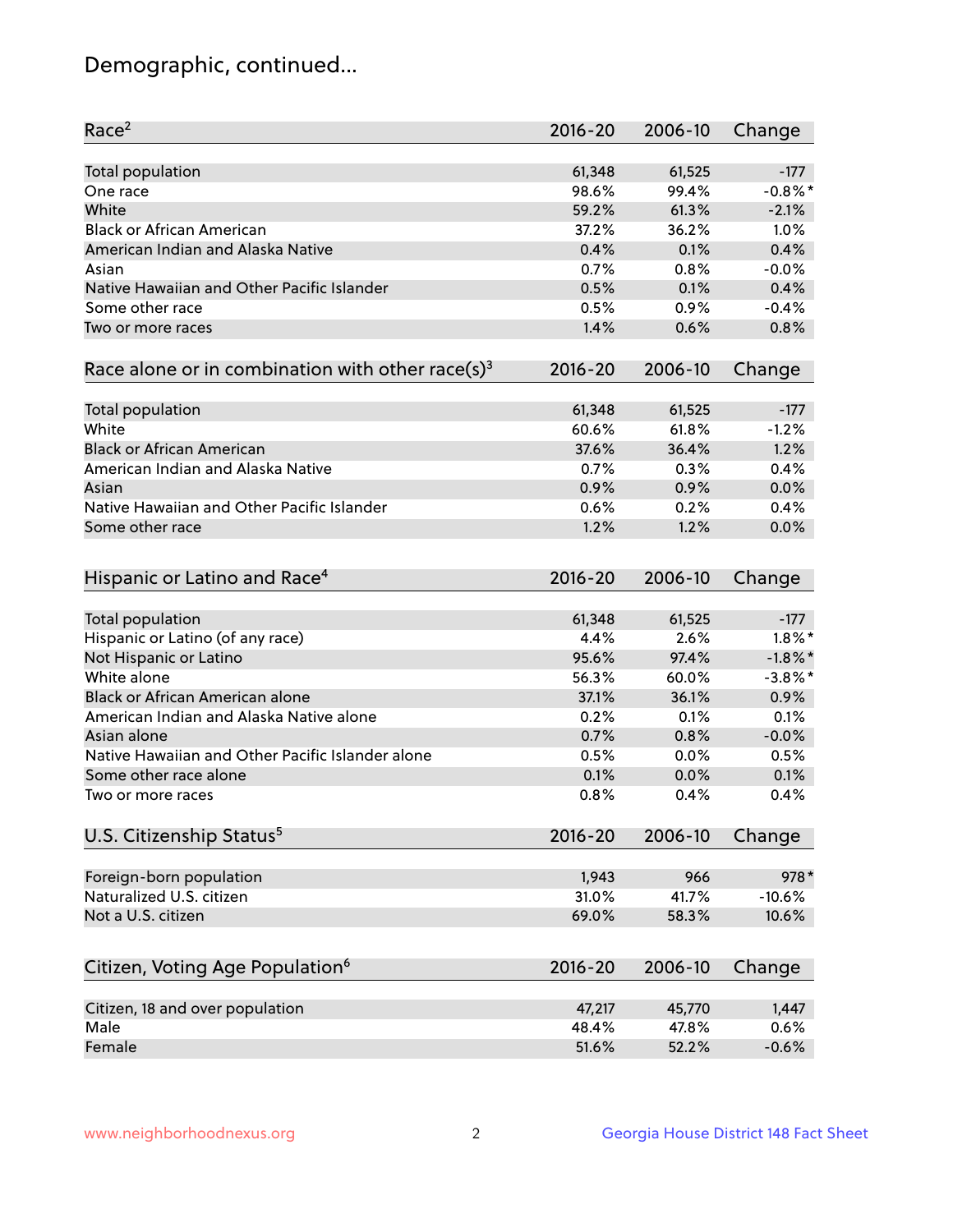#### Economic

| Income <sup>7</sup>                                 | $2016 - 20$ | 2006-10 | Change     |
|-----------------------------------------------------|-------------|---------|------------|
|                                                     |             |         |            |
| All households                                      | 21,963      | 21,751  | 212        |
| Less than \$10,000                                  | 8.8%        | 13.4%   | $-4.6%$ *  |
| \$10,000 to \$14,999                                | 9.1%        | 9.2%    | $-0.1%$    |
| \$15,000 to \$24,999                                | 12.0%       | 14.3%   | $-2.3%$    |
| \$25,000 to \$34,999                                | 11.4%       | 12.6%   | $-1.2%$    |
| \$35,000 to \$49,999                                | 12.7%       | 14.7%   | $-2.0%$    |
| \$50,000 to \$74,999                                | 15.1%       | 16.5%   | $-1.4%$    |
| \$75,000 to \$99,999                                | 9.8%        | 9.5%    | 0.3%       |
| \$100,000 to \$149,999                              | 12.7%       | 7.0%    | $5.7\%$ *  |
| \$150,000 to \$199,999                              | 4.6%        | 1.6%    | $3.0\%$ *  |
| \$200,000 or more                                   | 3.9%        | 1.3%    | $2.7\%$ *  |
| Median household income (dollars)                   | 44,126      | 35,553  | 8,574*     |
| Mean household income (dollars)                     | 66,914      | 47,130  | 19,784*    |
| With earnings                                       | 71.1%       | 73.1%   | $-1.9%$    |
| Mean earnings (dollars)                             | 69,851      | 47,452  | 22,398*    |
| <b>With Social Security</b>                         | 39.6%       | 35.1%   | 4.6%*      |
| Mean Social Security income (dollars)               | 18,333      | 13,182  | $5,151*$   |
| With retirement income                              | 21.4%       | 16.4%   | $5.0\%$ *  |
| Mean retirement income (dollars)                    | 28,044      | 21,819  | $6,225*$   |
| With Supplemental Security Income                   | $7.2\%$     | $7.0\%$ | 0.2%       |
| Mean Supplemental Security Income (dollars)         | 8,627       | 8,323   | 304        |
| With cash public assistance income                  | 1.9%        | 2.2%    | $-0.3%$    |
| Mean cash public assistance income (dollars)        | 2,752       | 3,547   | $-795$     |
| With Food Stamp/SNAP benefits in the past 12 months | 20.0%       | 17.4%   | 2.6%       |
|                                                     |             |         |            |
| Families                                            | 14,931      | 15,124  | $-192$     |
| Less than \$10,000                                  | 5.7%        | 8.1%    | $-2.4%$    |
| \$10,000 to \$14,999                                | 5.9%        | 6.6%    | $-0.7%$    |
| \$15,000 to \$24,999                                | 8.4%        | 12.5%   | $-4.1\%$ * |
| \$25,000 to \$34,999                                | 11.1%       | 10.7%   | 0.3%       |
| \$35,000 to \$49,999                                | 12.8%       | 17.3%   | $-4.4\%$ * |
| \$50,000 to \$74,999                                | 17.0%       | 20.5%   | $-3.4%$    |
| \$75,000 to \$99,999                                | 10.8%       | 11.7%   | $-0.9%$    |
| \$100,000 to \$149,999                              | 16.9%       | 9.1%    | $7.8\%$ *  |
| \$150,000 to \$199,999                              | 6.3%        | 2.0%    | 4.3%*      |
| \$200,000 or more                                   | 5.1%        | 1.6%    | $3.5%$ *   |
| Median family income (dollars)                      | 58,139      | 44,741  | 13,398*    |
| Mean family income (dollars)                        | 77,467      | 55,033  | 22,434*    |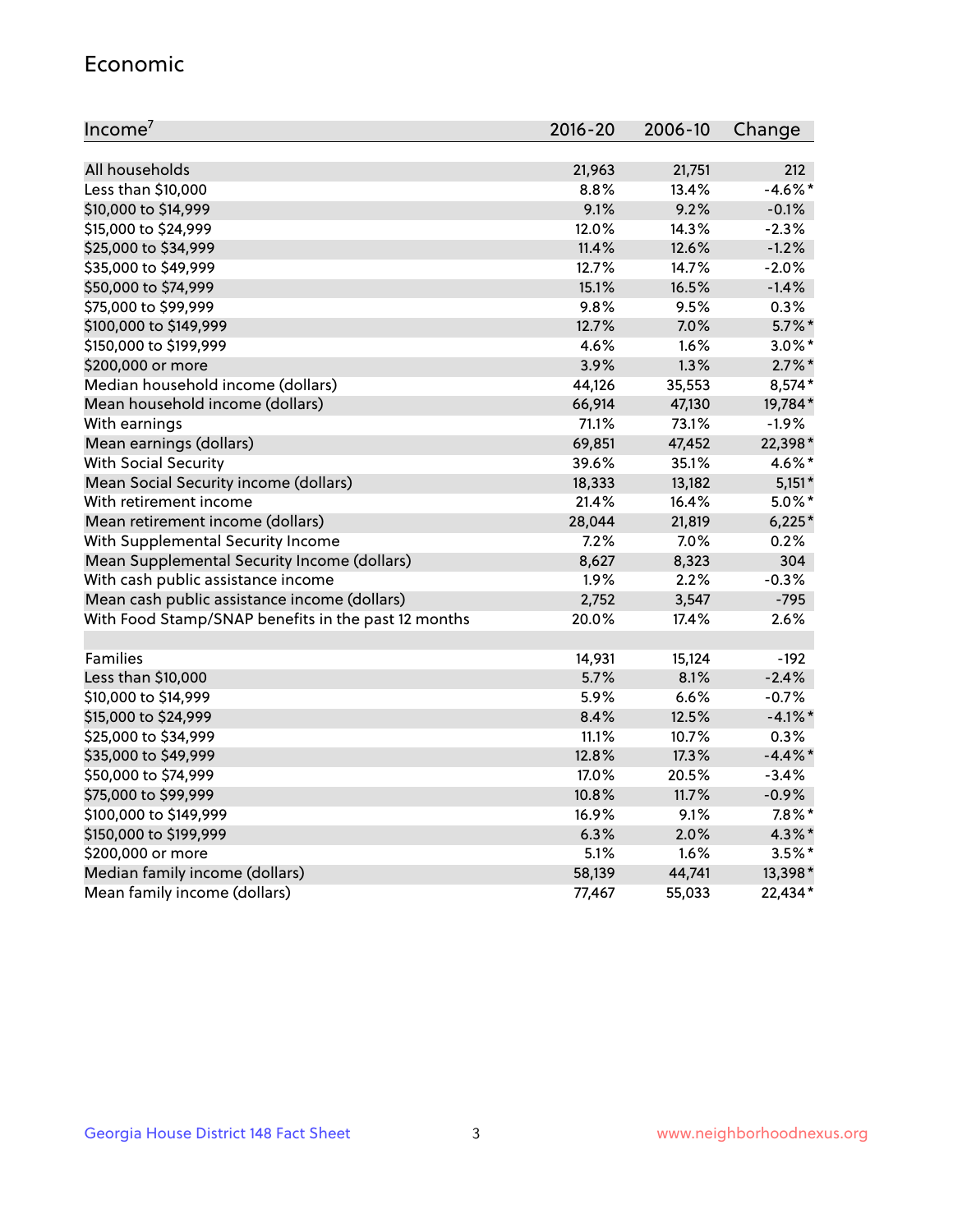## Economic, continued...

| Income, continued <sup>8</sup>                                        | $2016 - 20$ | 2006-10 | Change      |
|-----------------------------------------------------------------------|-------------|---------|-------------|
|                                                                       |             |         |             |
| Nonfamily households                                                  | 7,032       | 6,627   | 405         |
| Median nonfamily income (dollars)                                     | 22,742      | 17,764  | 4,978*      |
| Mean nonfamily income (dollars)                                       | 41,086      | 26,557  | 14,529*     |
| Median earnings for workers (dollars)                                 | 30,997      | 22,451  | 8,546*      |
| Median earnings for male full-time, year-round workers                | 42,597      | 36,983  | $5,614*$    |
| (dollars)                                                             |             |         |             |
| Median earnings for female full-time, year-round workers<br>(dollars) | 37,714      | 26,864  | 10,851*     |
| Per capita income (dollars)                                           | 24,833      | 17,536  | 7,297*      |
|                                                                       |             |         |             |
| Families and People Below Poverty Level <sup>9</sup>                  | $2016 - 20$ | 2006-10 | Change      |
|                                                                       |             |         |             |
| <b>All families</b>                                                   | 17.3%       | 17.4%   | $-0.1%$     |
| With related children under 18 years                                  | 30.4%       | 26.6%   | 3.7%        |
| With related children under 5 years only                              | 22.9%       | 34.0%   | $-11.1%$    |
| Married couple families                                               | 6.3%        | 5.6%    | 0.7%        |
| With related children under 18 years                                  | 9.4%        | 9.5%    | $-0.1%$     |
| With related children under 5 years only                              | 2.6%        | 15.8%   | $-13.2%$    |
| Families with female householder, no husband present                  | 45.1%       | 46.6%   | $-1.5%$     |
| With related children under 18 years                                  | 61.2%       | 51.0%   | 10.1%       |
| With related children under 5 years only                              | 48.9%       | 65.8%   | $-16.9\%$ * |
| All people                                                            | 21.9%       | 21.8%   | 0.1%        |
| Under 18 years                                                        | 35.1%       | 33.6%   | 1.5%        |
| Related children under 18 years                                       | 34.6%       | 32.9%   | 1.7%        |
| Related children under 5 years                                        | 32.0%       | 42.2%   | $-10.1%$    |
| Related children 5 to 17 years                                        | 35.5%       | 29.7%   | 5.7%        |
| 18 years and over                                                     | 18.1%       | 17.6%   | 0.5%        |
| 18 to 64 years                                                        | 20.2%       | 18.1%   | 2.1%        |
| 65 years and over                                                     | 11.6%       | 15.6%   | $-4.0%$     |
| People in families                                                    | 19.6%       | 19.9%   | $-0.3%$     |
| Unrelated individuals 15 years and over                               | 33.6%       |         |             |
|                                                                       |             | 32.6%   | 1.0%        |
|                                                                       |             |         |             |
| Non-Hispanic white people                                             | 10.2%       | 10.9%   | $-0.8%$     |
| Black or African-American people                                      | 40.7%       | 39.1%   | 1.6%        |
| Asian people                                                          | 11.5%       | 64.5%   | $-53.0%$    |
| Hispanic or Latino people                                             | 33.4%       | 39.3%   | $-5.9%$     |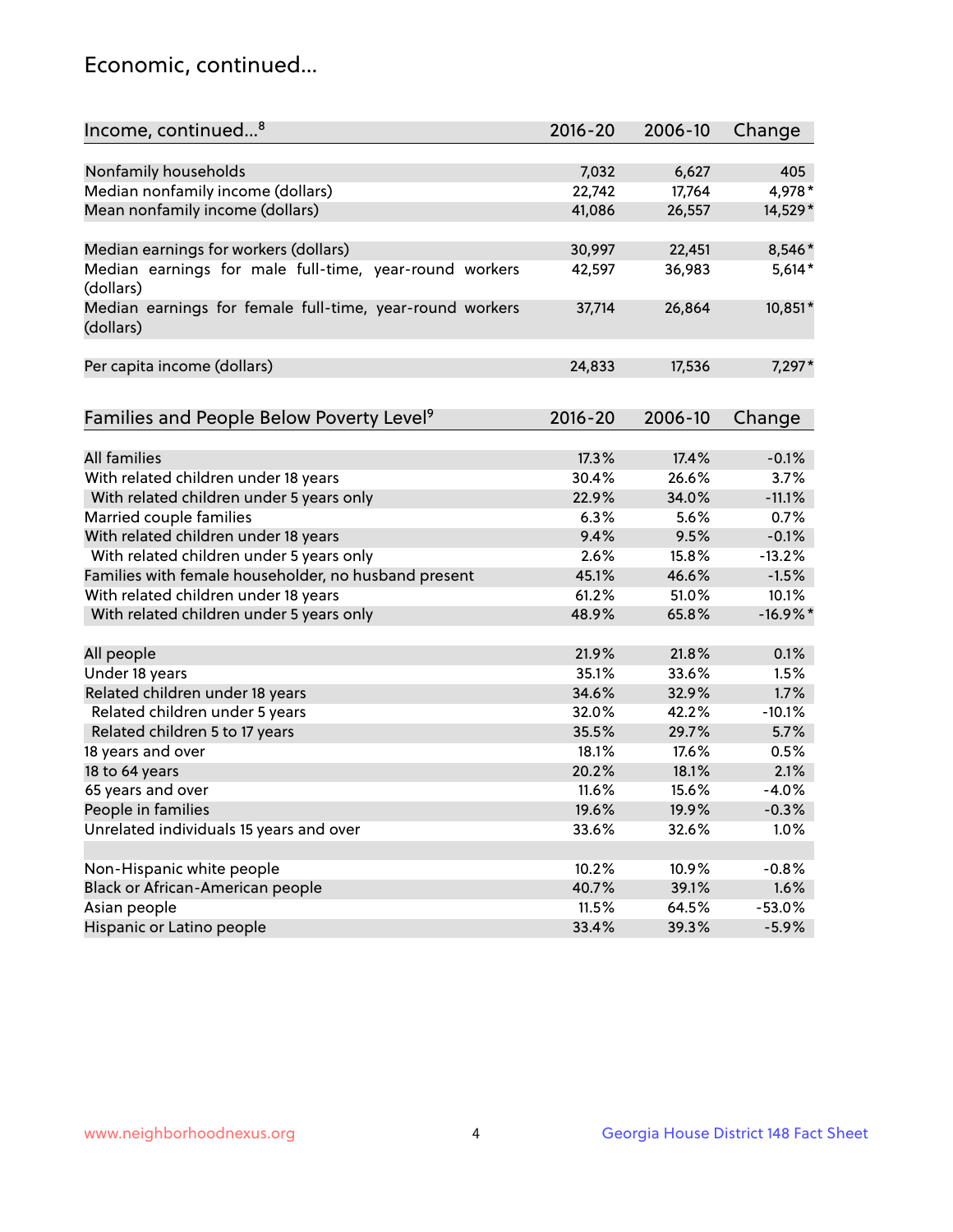## Employment

| Employment Status <sup>10</sup>                               | $2016 - 20$ | 2006-10 | Change    |
|---------------------------------------------------------------|-------------|---------|-----------|
|                                                               |             |         |           |
| Population 16 years and over                                  | 50,011      | 48,393  | 1,618     |
| In labor force                                                | 53.2%       | 53.6%   | $-0.4%$   |
| Civilian labor force                                          | 53.1%       | 53.5%   | $-0.3%$   |
| Employed                                                      | 49.0%       | 47.5%   | 1.5%      |
| Unemployed                                                    | 4.1%        | 5.9%    | $-1.8%$   |
| <b>Armed Forces</b>                                           | 0.1%        | 0.2%    | $-0.1%$   |
| Not in labor force                                            | 46.8%       | 46.4%   | 0.4%      |
|                                                               |             |         |           |
| Civilian labor force                                          | 26,559      | 25,868  | 691       |
| <b>Unemployment Rate</b>                                      | 7.7%        | 11.1%   | $-3.4%$   |
| Females 16 years and over                                     | 25,480      | 25,145  | 335       |
| In labor force                                                | 48.8%       | 51.2%   | $-2.4%$   |
| Civilian labor force                                          | 48.7%       | 51.2%   | $-2.5%$   |
| Employed                                                      | 45.3%       | 46.2%   | $-0.9%$   |
|                                                               |             |         |           |
| Own children of the householder under 6 years                 | 3,720       | 4,186   | $-466$    |
| All parents in family in labor force                          | 78.2%       | 63.0%   | 15.2%     |
|                                                               |             |         |           |
| Own children of the householder 6 to 17 years                 | 7,983       | 9,632   | $-1,649*$ |
| All parents in family in labor force                          | 70.4%       | 70.2%   | 0.1%      |
|                                                               |             |         |           |
| Industry <sup>11</sup>                                        | $2016 - 20$ | 2006-10 | Change    |
|                                                               |             |         |           |
| Civilian employed population 16 years and over                | 24,521      | 23,008  | 1,514     |
| Agriculture, forestry, fishing and hunting, and mining        | 3.1%        | 4.2%    | $-1.1%$   |
| Construction                                                  | 6.9%        | 6.7%    | 0.2%      |
| Manufacturing                                                 | 14.1%       | 15.2%   | $-1.1%$   |
| Wholesale trade                                               | 1.2%        | 3.6%    | $-2.4%$   |
| Retail trade                                                  | 13.9%       | 10.6%   | $3.2\%$ * |
| Transportation and warehousing, and utilities                 | 5.7%        | 4.4%    | 1.4%      |
| Information                                                   | 0.6%        | 0.9%    | $-0.3%$   |
| Finance and insurance, and real estate and rental and leasing | 3.6%        | 3.7%    | $-0.1%$   |
| Professional, scientific, and management, and administrative  | 7.3%        | 6.2%    | 1.1%      |
| and waste management services                                 |             |         |           |
| Educational services, and health care and social assistance   | 23.0%       | 20.8%   | 2.2%      |
| Arts, entertainment, and recreation, and accommodation and    | 7.6%        | 10.0%   | $-2.4%$   |
| food services                                                 |             |         |           |
| Other services, except public administration                  | 4.4%        | 3.7%    | 0.7%      |
| Public administration                                         | 8.7%        | 10.0%   | $-1.3%$   |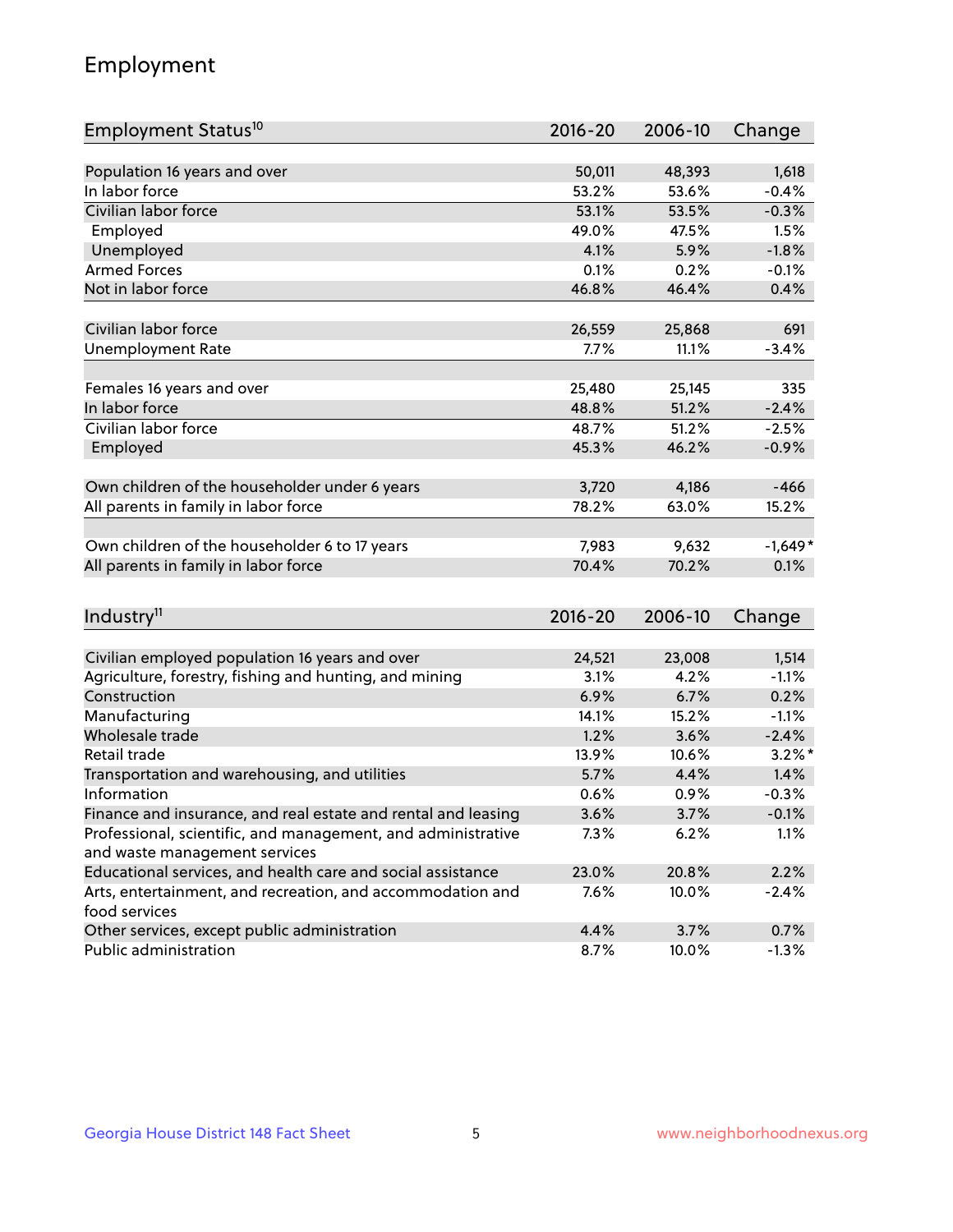## Employment, continued...

| Occupation <sup>12</sup>                                                    | $2016 - 20$ | 2006-10 | Change    |
|-----------------------------------------------------------------------------|-------------|---------|-----------|
| Civilian employed population 16 years and over                              | 24,521      |         |           |
|                                                                             |             | 23,008  | 1,514     |
| Management, business, science, and arts occupations                         | 30.0%       | 27.4%   | $2.6\%$ * |
| Service occupations                                                         | 16.0%       | 20.8%   | $-4.7%$   |
| Sales and office occupations                                                | 22.1%       | 20.9%   | 1.2%      |
| Natural<br>and<br>resources,<br>construction,<br>maintenance<br>occupations | 13.3%       | 13.2%   | 0.1%      |
| Production, transportation, and material moving occupations                 | 18.6%       | 17.8%   | 0.8%      |
| Class of Worker <sup>13</sup>                                               | $2016 - 20$ | 2006-10 | Change    |
|                                                                             | 24,521      | 23,008  |           |
| Civilian employed population 16 years and over                              |             |         | 1,514     |
| Private wage and salary workers                                             | 72.6%       | 69.9%   | 2.7%      |
| Government workers                                                          | 21.9%       | 23.4%   | $-1.5%$   |
| Self-employed in own not incorporated business workers                      | 5.5%        | 6.4%    | $-1.0%$   |
| <b>Unpaid family workers</b>                                                | 0.1%        | 0.3%    | $-0.2%$   |
| Job Flows <sup>14</sup>                                                     | 2019        | 2010    | Change    |
|                                                                             |             |         |           |
| Total Jobs in district                                                      | 19,080      | 15,854  | 3,226     |
| Held by residents of district                                               | 34.3%       | 34.9%   | $-0.6%$   |
| Held by non-residents of district                                           | 65.7%       | 65.1%   | 0.6%      |
| Jobs by Industry Sector <sup>15</sup>                                       | 2019        | 2010    | Change    |
|                                                                             |             |         |           |
| Total Jobs in district                                                      | 19,080      | 15,854  | 3,226     |
| <b>Goods Producing sectors</b>                                              | 35.7%       | 37.0%   | $-1.3%$   |
| Trade, Transportation, and Utilities sectors                                | 18.1%       | 17.5%   | 0.6%      |
| All Other Services sectors                                                  | 46.2%       | 45.5%   | 0.7%      |
| Total Jobs in district held by district residents                           | 6,551       | 5,539   | 1,012     |
| <b>Goods Producing sectors</b>                                              | 25.4%       | 25.7%   | $-0.3%$   |
| Trade, Transportation, and Utilities sectors                                | 17.6%       | 18.8%   | $-1.2%$   |
| All Other Services sectors                                                  | 57.0%       | 55.4%   | 1.5%      |
|                                                                             |             |         |           |
| Jobs by Earnings <sup>16</sup>                                              | 2019        | 2010    | Change    |
|                                                                             |             |         |           |
| Total Jobs in district                                                      | 19,080      | 15,854  | 3,226     |
| Jobs with earnings \$1250/month or less                                     | 21.4%       | 23.9%   | $-2.5%$   |
| Jobs with earnings \$1251/month to \$3333/month                             | 42.6%       | 49.4%   | $-6.8%$   |
| Jobs with earnings greater than \$3333/month                                | 36.0%       | 26.7%   | 9.3%      |
| Total Jobs in district held by district residents                           | 6,551       | 5,539   | 1,012     |
| Jobs with earnings \$1250/month or less                                     | 24.6%       | 29.0%   | $-4.4%$   |
| Jobs with earnings \$1251/month to \$3333/month                             | 42.2%       | 46.1%   | $-3.9%$   |
| Jobs with earnings greater than \$3333/month                                | 33.2%       | 24.9%   | 8.3%      |
|                                                                             |             |         |           |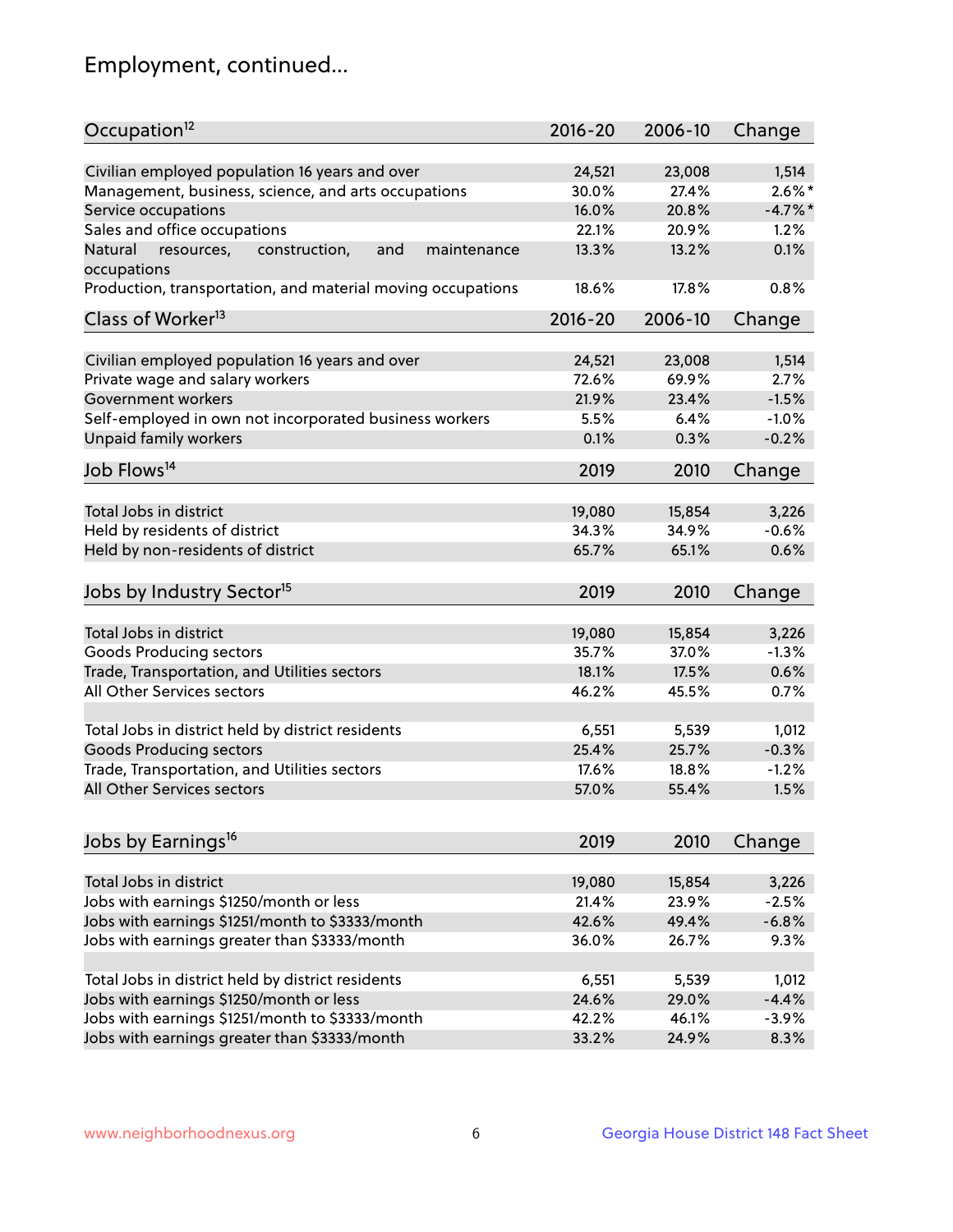## Employment, continued...

| Jobs by Age of Worker <sup>17</sup>               | 2019   | 2010   | Change  |
|---------------------------------------------------|--------|--------|---------|
|                                                   |        |        |         |
| Total Jobs in district                            | 19,080 | 15,854 | 3,226   |
| Jobs with workers age 29 or younger               | 21.6%  | 21.8%  | $-0.2%$ |
| Jobs with workers age 30 to 54                    | 55.7%  | 60.9%  | $-5.2%$ |
| Jobs with workers age 55 or older                 | 22.7%  | 17.3%  | 5.4%    |
|                                                   |        |        |         |
| Total Jobs in district held by district residents | 6,551  | 5,539  | 1,012   |
| Jobs with workers age 29 or younger               | 19.9%  | 19.4%  | 0.4%    |
| Jobs with workers age 30 to 54                    | 53.2%  | 58.2%  | $-5.0%$ |
| Jobs with workers age 55 or older                 | 26.9%  | 22.4%  | 4.6%    |

#### Education

| School Enrollment <sup>18</sup>                | $2016 - 20$ | 2006-10 | Change     |
|------------------------------------------------|-------------|---------|------------|
|                                                |             |         |            |
| Population 3 years and over enrolled in school | 14,007      | 15,040  | $-1,033$   |
| Nursery school, preschool                      | 5.8%        | 5.9%    | $-0.1%$    |
| Kindergarten                                   | 6.7%        | 6.0%    | 0.7%       |
| Elementary school (grades 1-8)                 | 40.3%       | 46.0%   | $-5.7%$ *  |
| High school (grades 9-12)                      | 24.5%       | 25.0%   | $-0.5%$    |
| College or graduate school                     | 22.7%       | 17.1%   | $5.6\%$ *  |
| Educational Attainment <sup>19</sup>           | $2016 - 20$ | 2006-10 | Change     |
|                                                |             |         |            |
| Population 25 years and over                   | 43,060      | 40,734  | $2,327*$   |
| Less than 9th grade                            | 5.1%        | 6.9%    | $-1.9%$    |
| 9th to 12th grade, no diploma                  | 10.1%       | 16.4%   | $-6.3\%$ * |
| High school graduate (includes equivalency)    | 36.8%       | 40.1%   | $-3.3\%$ * |
| Some college, no degree                        | 22.0%       | 19.1%   | $2.9\%*$   |
| Associate's degree                             | 9.3%        | 5.8%    | $3.5\%$ *  |
| Bachelor's degree                              | 9.2%        | 7.5%    | $1.7\%$ *  |
| Graduate or professional degree                | 7.5%        | 4.2%    | $3.4\%$ *  |
|                                                |             |         |            |
| Percent high school graduate or higher         | 84.8%       | 76.7%   | $8.2\%$ *  |
| Percent bachelor's degree or higher            | 16.7%       | 11.6%   | $5.1\%$ *  |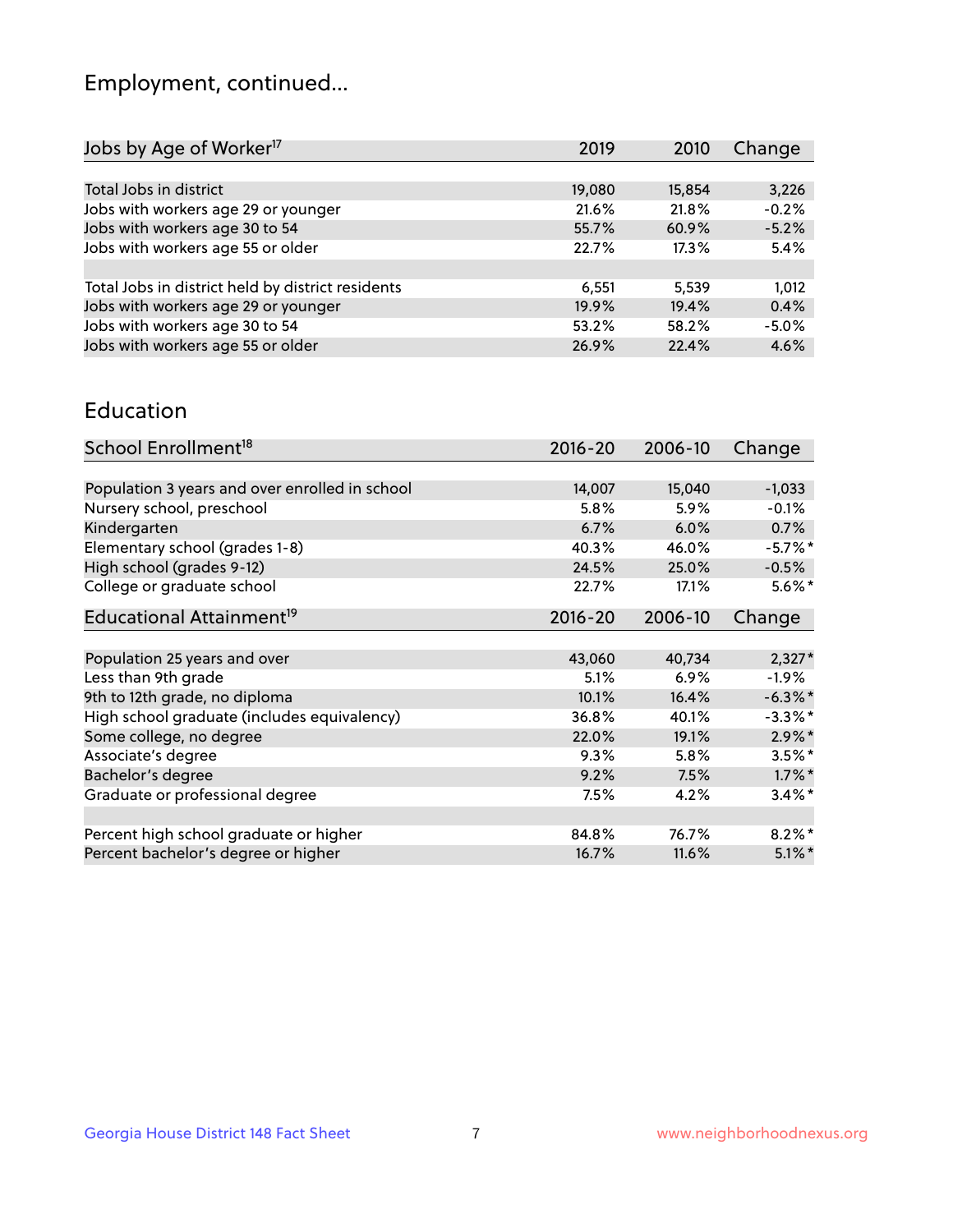## Housing

| Households by Type <sup>20</sup>                     | 2016-20       | 2006-10       | Change          |
|------------------------------------------------------|---------------|---------------|-----------------|
|                                                      |               |               |                 |
| <b>Total households</b>                              | 21,963        | 21,751        | 212             |
| Family households (families)                         | 68.0%         | 69.5%         | $-1.5%$         |
| With own children under 18 years                     | 26.5%         | 31.3%         | $-4.8\%$ *      |
| Married-couple family                                | 44.6%         | 45.3%         | $-0.6%$         |
| With own children of the householder under 18 years  | 14.3%         | 15.8%         | $-1.5%$         |
| Male householder, no wife present, family            | 5.4%          | 6.5%          | $-1.1%$         |
| With own children of the householder under 18 years  | 2.6%          | 3.7%          | $-1.2%$         |
| Female householder, no husband present, family       | 17.9%         | 17.7%         | 0.2%            |
| With own children of the householder under 18 years  | 9.7%          | 11.8%         | $-2.1%$         |
| Nonfamily households                                 | 32.0%         | 30.5%         | 1.5%            |
| Householder living alone                             | 28.7%         | 27.5%         | 1.2%            |
| 65 years and over                                    | 12.3%         | 11.2%         | 1.0%            |
|                                                      |               |               |                 |
| Households with one or more people under 18 years    | 31.3%         | 37.4%         | $-6.2%$         |
| Households with one or more people 65 years and over | 34.1%         | 26.4%         | $7.7\%$ *       |
| Average household size                               | 2.58          | 2.63          | $-0.05*$        |
| Average family size                                  | 3.15          | 3.19          | $-0.03$         |
|                                                      |               |               |                 |
| Housing Occupancy <sup>21</sup>                      | $2016 - 20$   | 2006-10       | Change          |
| Total housing units                                  | 27,158        | 26,197        | $961*$          |
| Occupied housing units                               | 80.9%         | 83.0%         | $-2.2%$         |
| Vacant housing units                                 | 19.1%         | 17.0%         | 2.2%            |
|                                                      |               |               |                 |
| Homeowner vacancy rate                               | 1.2           | 2.6           | $-1.4$          |
| Rental vacancy rate                                  | 7.8           | 7.7           | 0.0             |
|                                                      |               |               |                 |
| Units in Structure <sup>22</sup>                     | 2016-20       | 2006-10       | Change          |
| Total housing units                                  | 27,158        | 26,197        | $961*$          |
| 1-unit, detached                                     | 66.4%         | 63.8%         | 2.7%            |
| 1-unit, attached                                     | 0.6%          | 0.5%          | 0.1%            |
| 2 units                                              | 3.9%          | 5.1%          | $-1.2%$         |
| 3 or 4 units                                         | 1.7%          | 2.6%          | $-0.9%$         |
| 5 to 9 units                                         |               |               | $-0.3%$         |
| 10 to 19 units                                       | 3.1%<br>1.4%  | 3.4%          |                 |
|                                                      |               | 0.7%          | 0.8%            |
| 20 or more units<br>Mobile home                      | 1.5%<br>21.0% | 0.7%<br>23.1% | 0.8%<br>$-2.1%$ |
| Boat, RV, van, etc.                                  | 0.3%          | 0.1%          | 0.2%            |
|                                                      |               |               |                 |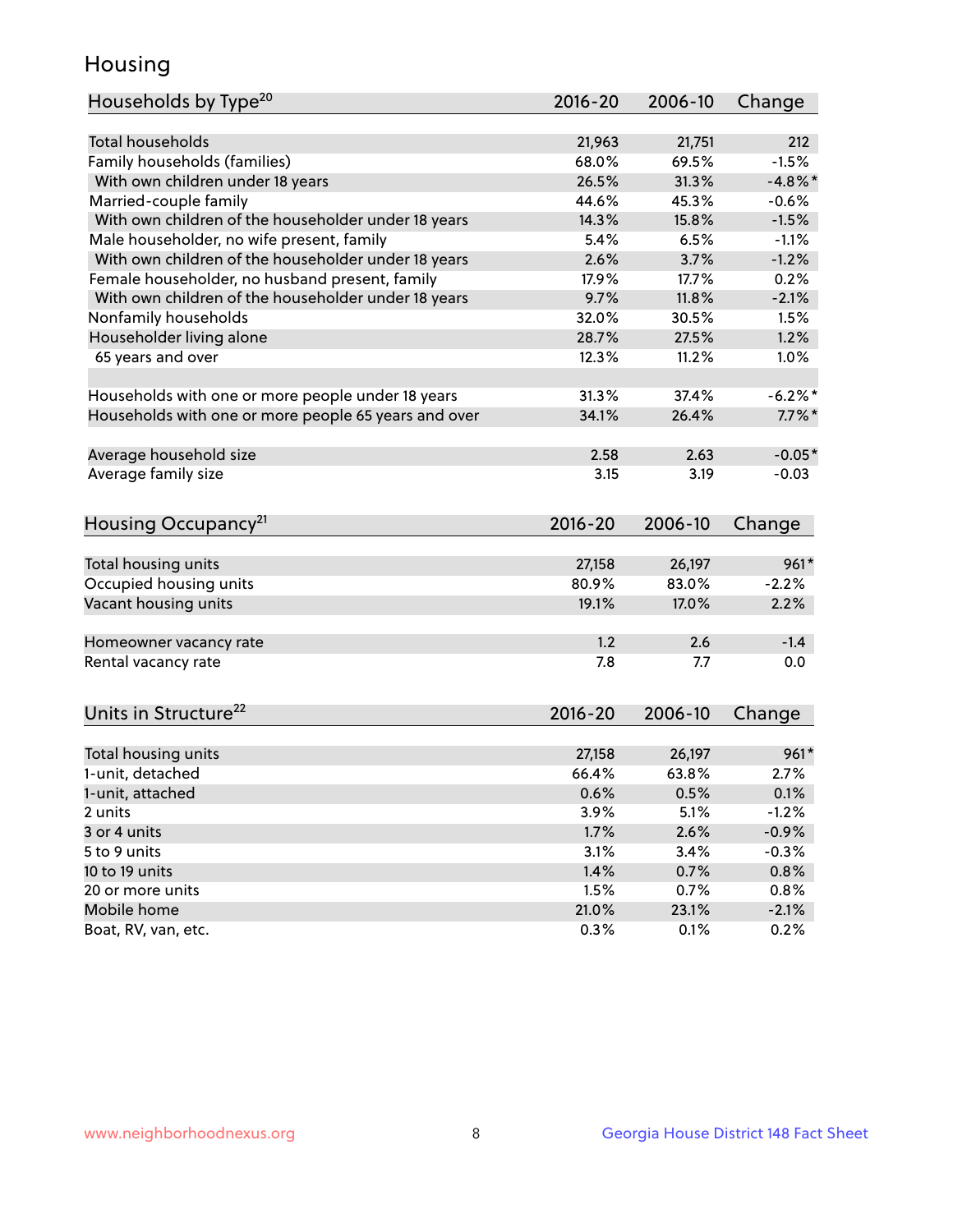## Housing, Continued...

| Year Structure Built <sup>23</sup>                    | 2016-20     | 2006-10 | Change     |
|-------------------------------------------------------|-------------|---------|------------|
| Total housing units                                   | 27,158      | 26,197  | $961*$     |
| Built 2014 or later                                   | 3.9%        | (X)     | (X)        |
| Built 2010 to 2013                                    | 2.2%        | (X)     | (X)        |
| Built 2000 to 2009                                    | 14.4%       | 10.5%   | $3.9\%$ *  |
| Built 1990 to 1999                                    | 15.9%       | 22.2%   | $-6.3\%$ * |
| Built 1980 to 1989                                    | 16.6%       | 16.3%   | 0.3%       |
| Built 1970 to 1979                                    | 16.7%       | 15.4%   | 1.3%       |
| Built 1960 to 1969                                    | 12.7%       | 13.7%   | $-1.0%$    |
| Built 1950 to 1959                                    | 8.5%        | 10.3%   | $-1.8%$    |
| Built 1940 to 1949                                    | 3.0%        | 4.3%    | $-1.3%$    |
| Built 1939 or earlier                                 | 6.1%        | 7.3%    | $-1.3%$    |
|                                                       |             |         |            |
| Housing Tenure <sup>24</sup>                          | $2016 - 20$ | 2006-10 | Change     |
| Occupied housing units                                | 21,963      | 21,751  | 212        |
| Owner-occupied                                        | 65.6%       | 67.2%   | $-1.6%$    |
| Renter-occupied                                       | 34.4%       | 32.8%   | 1.6%       |
|                                                       |             |         |            |
| Average household size of owner-occupied unit         | 2.57        | 2.61    | $-0.04$    |
| Average household size of renter-occupied unit        | 2.61        | 2.67    | $-0.06$    |
| Residence 1 Year Ago <sup>25</sup>                    | $2016 - 20$ | 2006-10 | Change     |
| Population 1 year and over                            | 60,930      | 60,798  | 132        |
| Same house                                            | 87.2%       | 81.7%   | $5.5%$ *   |
| Different house in the U.S.                           | 12.4%       | 18.1%   | $-5.7\%$ * |
| Same county                                           | 6.7%        | 11.1%   | $-4.4\%$ * |
| Different county                                      | 5.7%        | 7.0%    | $-1.3%$    |
| Same state                                            | 4.7%        | 4.8%    | $-0.1%$    |
| Different state                                       | 1.0%        | 2.2%    | $-1.1%$    |
| Abroad                                                | 0.4%        | 0.2%    | 0.2%       |
|                                                       | $2016 - 20$ | 2006-10 |            |
| Value of Housing Unit <sup>26</sup>                   |             |         | Change     |
| Owner-occupied units                                  | 14,401      | 14,608  | $-207$     |
| Less than \$50,000                                    | 19.8%       | 25.2%   | $-5.4%$    |
| \$50,000 to \$99,999                                  | 27.0%       | 28.6%   | $-1.6%$    |
| \$100,000 to \$149,999                                | 16.9%       | 19.0%   | $-2.2%$    |
| \$150,000 to \$199,999                                | 13.0%       | 10.5%   | 2.5%       |
| \$200,000 to \$299,999                                | 15.1%       | 9.8%    | $5.3\%$ *  |
| \$300,000 to \$499,999                                | 6.2%        | 4.8%    | 1.3%       |
| \$500,000 to \$999,999                                | 1.6%        | 1.8%    | $-0.2%$    |
| \$1,000,000 or more                                   | 0.5%        | 0.3%    | 0.2%       |
| Median (dollars)                                      | 109,618     | 92,719  | 16,899*    |
| Mortgage Status <sup>27</sup>                         | $2016 - 20$ | 2006-10 | Change     |
|                                                       | 14,401      | 14,608  | $-207$     |
| Owner-occupied units<br>Housing units with a mortgage | 50.2%       | 52.1%   | $-1.9%$    |
| Housing units without a mortgage                      | 49.8%       | 47.9%   |            |
|                                                       |             |         | 1.9%       |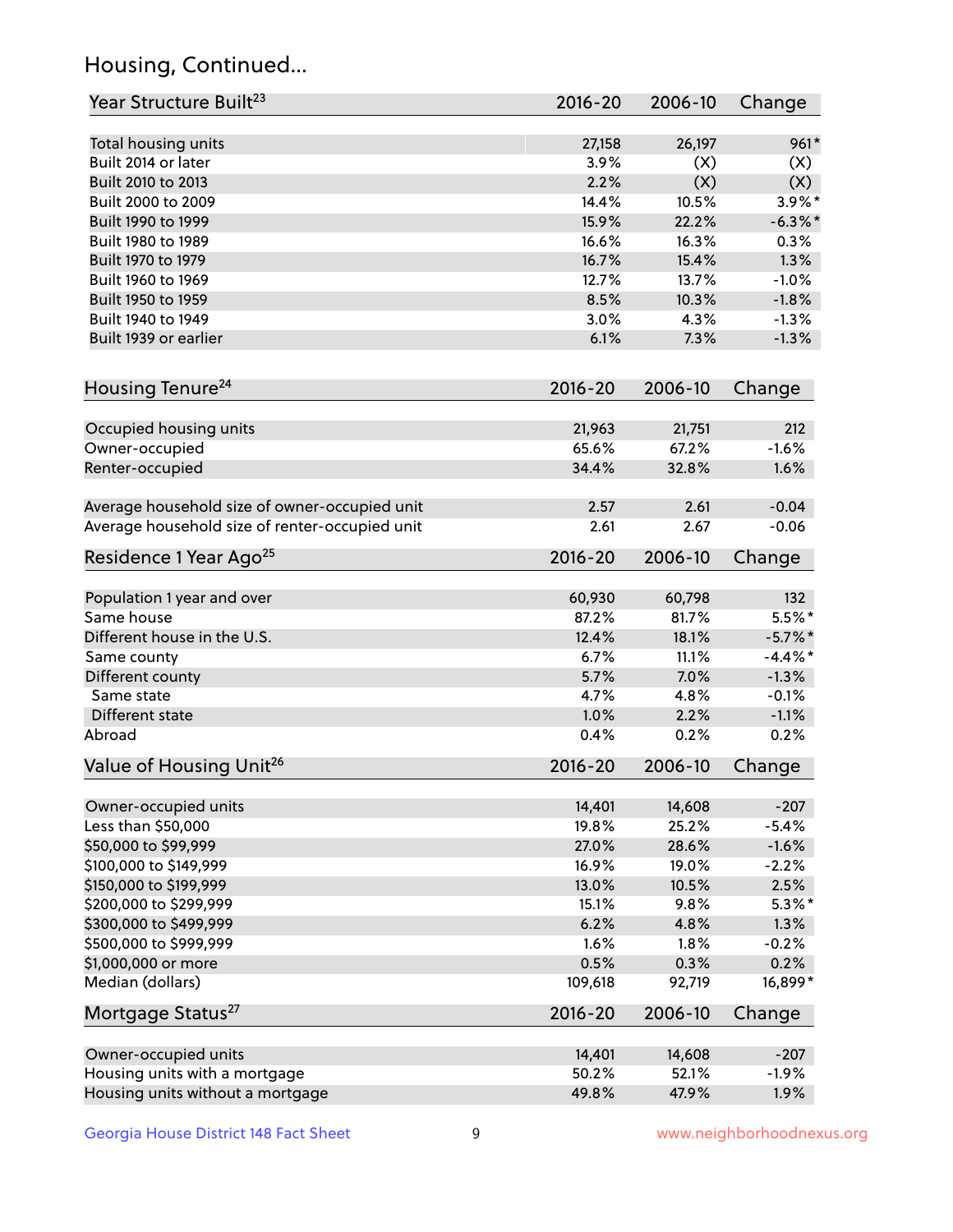## Housing, Continued...

| Selected Monthly Owner Costs <sup>28</sup>                                            | 2016-20     | 2006-10 | Change      |
|---------------------------------------------------------------------------------------|-------------|---------|-------------|
| Housing units with a mortgage                                                         | 7,233       | 7,608   | $-374$      |
| Less than \$300                                                                       | 0.0%        | 0.3%    | $-0.3%$     |
| \$300 to \$499                                                                        | 4.6%        | 6.6%    | $-2.0%$     |
| \$500 to \$999                                                                        | 33.0%       | 45.9%   | $-12.9%$ *  |
| \$1,000 to \$1,499                                                                    | 31.6%       | 26.3%   | 5.3%        |
| \$1,500 to \$1,999                                                                    | 24.3%       | 12.7%   | $11.6\%$ *  |
| \$2,000 to \$2,999                                                                    | 4.9%        | 5.9%    | $-1.0%$     |
| \$3,000 or more                                                                       | 1.5%        | 2.2%    | $-0.7%$     |
| Median (dollars)                                                                      | 1,152       | 958     | $193*$      |
|                                                                                       |             |         |             |
| Housing units without a mortgage                                                      | 7,168       | 7,000   | 167         |
| Less than \$150                                                                       | 5.3%        | 6.9%    | $-1.6%$     |
| \$150 to \$249                                                                        | 17.0%       | 27.0%   | $-10.0\%$ * |
| \$250 to \$349                                                                        | 26.1%       | 29.9%   | $-3.8%$     |
| \$350 to \$499                                                                        | 24.5%       | 24.3%   | 0.3%        |
| \$500 to \$699                                                                        | 17.4%       | 7.9%    | 9.5%        |
| \$700 or more                                                                         | 9.7%        | 4.0%    | 5.7%        |
| Median (dollars)                                                                      | 358         | 304     | $54*$       |
| Selected Monthly Owner Costs as a Percentage of<br>Household Income <sup>29</sup>     | $2016 - 20$ | 2006-10 | Change      |
| Housing units with a mortgage (excluding units where<br>SMOCAPI cannot be computed)   | 7,226       | 7,554   | $-328$      |
| Less than 20.0 percent                                                                | 57.7%       | 41.6%   | 16.1%*      |
| 20.0 to 24.9 percent                                                                  | 9.2%        | 17.5%   | $-8.3\%$ *  |
| 25.0 to 29.9 percent                                                                  | 8.5%        | 9.5%    | $-1.0%$     |
| 30.0 to 34.9 percent                                                                  | 5.7%        | 9.9%    | $-4.1%$     |
| 35.0 percent or more                                                                  | 18.9%       | 21.6%   | $-2.7%$     |
| Not computed                                                                          | 7           | 54      | -47         |
| Housing unit without a mortgage (excluding units where<br>SMOCAPI cannot be computed) | 7,019       | 6,906   | 112         |
| Less than 10.0 percent                                                                | 51.0%       | 41.8%   | $9.2\%$ *   |
| 10.0 to 14.9 percent                                                                  | 19.0%       | 20.9%   | $-1.9%$     |
| 15.0 to 19.9 percent                                                                  | 10.2%       | 8.6%    | 1.5%        |
| 20.0 to 24.9 percent                                                                  | 5.0%        | 5.0%    | $-0.0%$     |
| 25.0 to 29.9 percent                                                                  | 2.9%        | 6.5%    | $-3.5%$     |
| 30.0 to 34.9 percent                                                                  | 4.1%        | 4.6%    | $-0.5%$     |
| 35.0 percent or more                                                                  | 7.8%        | 12.6%   | $-4.8%$     |
| Not computed                                                                          | 149         | 94      | 55          |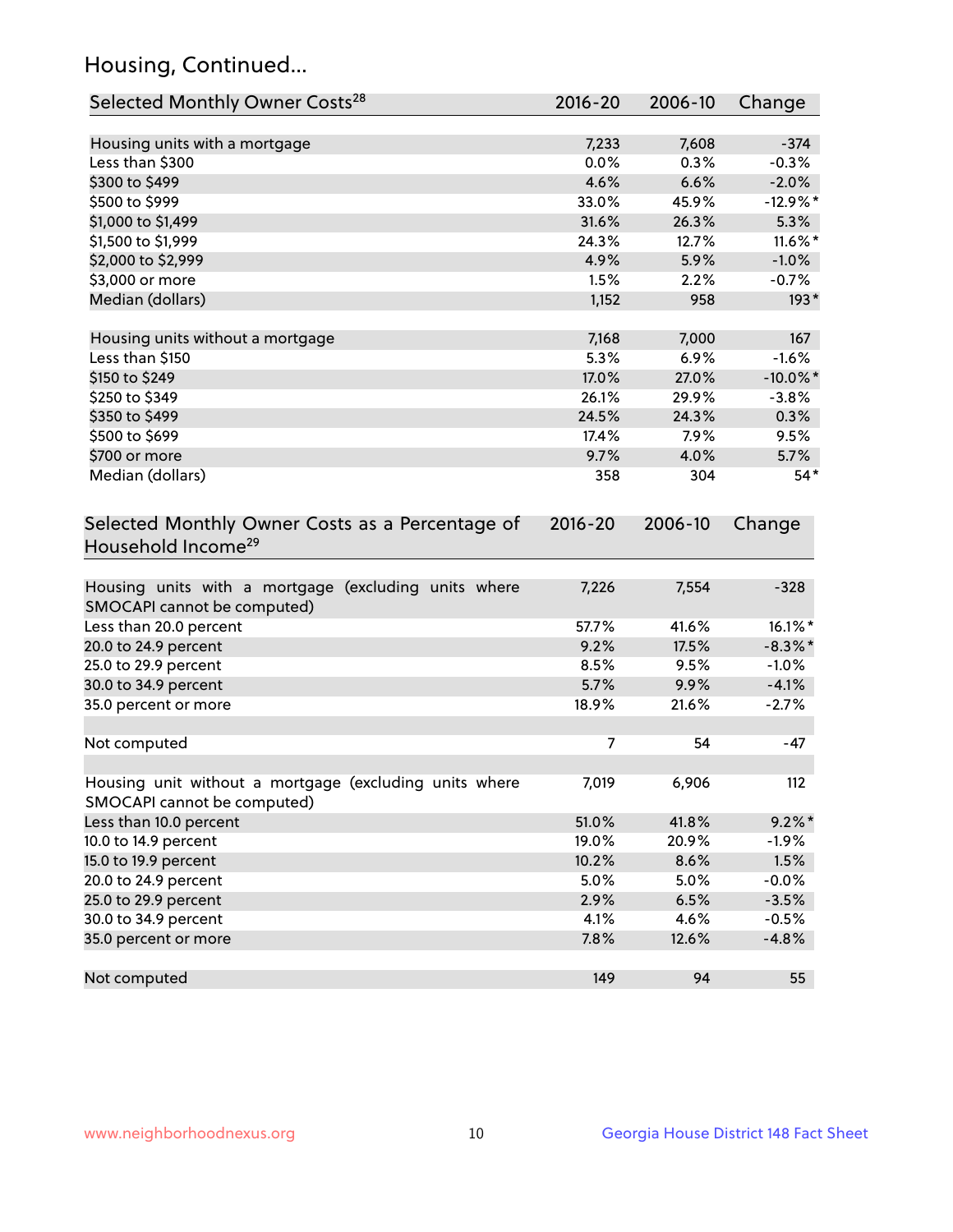## Housing, Continued...

| Gross Rent <sup>30</sup>   | $2016 - 20$ | 2006-10 | Change   |
|----------------------------|-------------|---------|----------|
|                            |             |         |          |
| Occupied units paying rent | 6,769       | 6,522   | 247      |
| Less than \$200            | 4.8%        | 4.7%    | 0.1%     |
| \$200 to \$499             | 14.1%       | 31.0%   | $-16.9%$ |
| \$500 to \$749             | 39.7%       | 44.9%   | $-5.2%$  |
| \$750 to \$999             | 27.0%       | 15.5%   | 11.5%    |
| \$1,000 to \$1,499         | 11.7%       | 3.5%    | 8.2%     |
| \$1,500 to \$1,999         | 2.4%        | 0.3%    | 2.1%     |
| \$2,000 or more            | 0.3%        | 0.0%    | 0.3%     |
| Median (dollars)           | 706         | 563     | $143*$   |
|                            |             |         |          |
| No rent paid               | 793         | 621     | 172      |
|                            |             |         |          |

| Gross Rent as a Percentage of Household Income <sup>31</sup>                   | $2016 - 20$ | 2006-10 | Change  |
|--------------------------------------------------------------------------------|-------------|---------|---------|
|                                                                                |             |         |         |
| Occupied units paying rent (excluding units where GRAPI<br>cannot be computed) | 6,488       | 6,330   | 157     |
| Less than 15.0 percent                                                         | 18.0%       | 12.2%   | 5.8%    |
| 15.0 to 19.9 percent                                                           | 11.1%       | 12.6%   | $-1.5%$ |
| 20.0 to 24.9 percent                                                           | 10.0%       | 10.9%   | $-1.0%$ |
| 25.0 to 29.9 percent                                                           | 8.3%        | 12.7%   | $-4.4%$ |
| 30.0 to 34.9 percent                                                           | 7.5%        | 10.7%   | $-3.2%$ |
| 35.0 percent or more                                                           | 45.2%       | 40.8%   | 4.3%    |
|                                                                                |             |         |         |
| Not computed                                                                   | 1,074       | 813     | 262     |

## Transportation

| Commuting to Work <sup>32</sup>           | 2016-20 | 2006-10 | Change  |
|-------------------------------------------|---------|---------|---------|
|                                           |         |         |         |
| Workers 16 years and over                 | 23,800  | 22,506  | 1,295   |
| Car, truck, or van - drove alone          | 83.8%   | 81.6%   | 2.2%    |
| Car, truck, or van - carpooled            | 11.2%   | 13.5%   | $-2.3%$ |
| Public transportation (excluding taxicab) | 0.3%    | 0.4%    | $-0.1%$ |
| Walked                                    | 1.0%    | 1.3%    | $-0.3%$ |
| Other means                               | 0.9%    | $1.4\%$ | $-0.5%$ |
| Worked at home                            | 2.8%    | 1.9%    | 1.0%    |
|                                           |         |         |         |
| Mean travel time to work (minutes)        | 22.8    | 21.3    | $1.6*$  |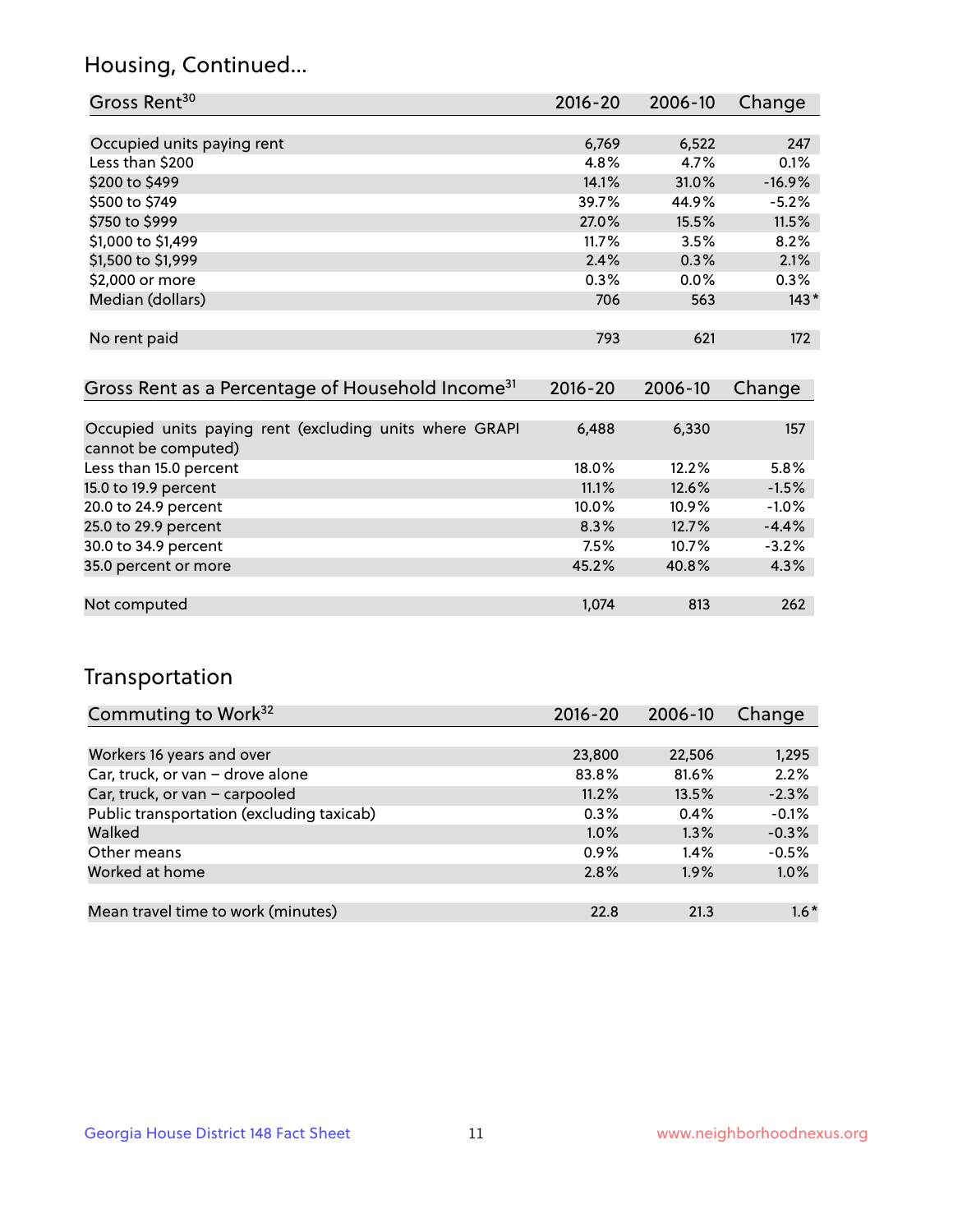## Transportation, Continued...

| Vehicles Available <sup>33</sup> | $2016 - 20$ | 2006-10 | Change  |
|----------------------------------|-------------|---------|---------|
|                                  |             |         |         |
| Occupied housing units           | 21,963      | 21,751  | 212     |
| No vehicles available            | 10.1%       | 9.4%    | 0.8%    |
| 1 vehicle available              | 32.6%       | 35.2%   | $-2.6%$ |
| 2 vehicles available             | 34.5%       | 33.7%   | 0.8%    |
| 3 or more vehicles available     | 22.8%       | 21.8%   | $1.0\%$ |

#### Health

| Health Insurance coverage <sup>34</sup>                 | 2016-20 |
|---------------------------------------------------------|---------|
|                                                         |         |
| Civilian Noninstitutionalized Population                | 56,749  |
| With health insurance coverage                          | 84.7%   |
| With private health insurance coverage                  | 57.6%   |
| With public health coverage                             | 40.5%   |
| No health insurance coverage                            | 15.3%   |
| Civilian Noninstitutionalized Population Under 19 years | 13,992  |
| No health insurance coverage                            | 6.2%    |
| Civilian Noninstitutionalized Population 19 to 64 years | 32,330  |
| In labor force:                                         | 24,003  |
| Employed:                                               | 22,331  |
| With health insurance coverage                          | 78.2%   |
| With private health insurance coverage                  | 73.2%   |
| With public coverage                                    | 7.7%    |
| No health insurance coverage                            | 21.8%   |
| Unemployed:                                             | 1,672   |
| With health insurance coverage                          | 58.3%   |
| With private health insurance coverage                  | 29.7%   |
| With public coverage                                    | 29.0%   |
| No health insurance coverage                            | 41.7%   |
| Not in labor force:                                     | 8,327   |
| With health insurance coverage                          | 72.9%   |
| With private health insurance coverage                  | 39.9%   |
| With public coverage                                    | 41.0%   |
| No health insurance coverage                            | 27.1%   |